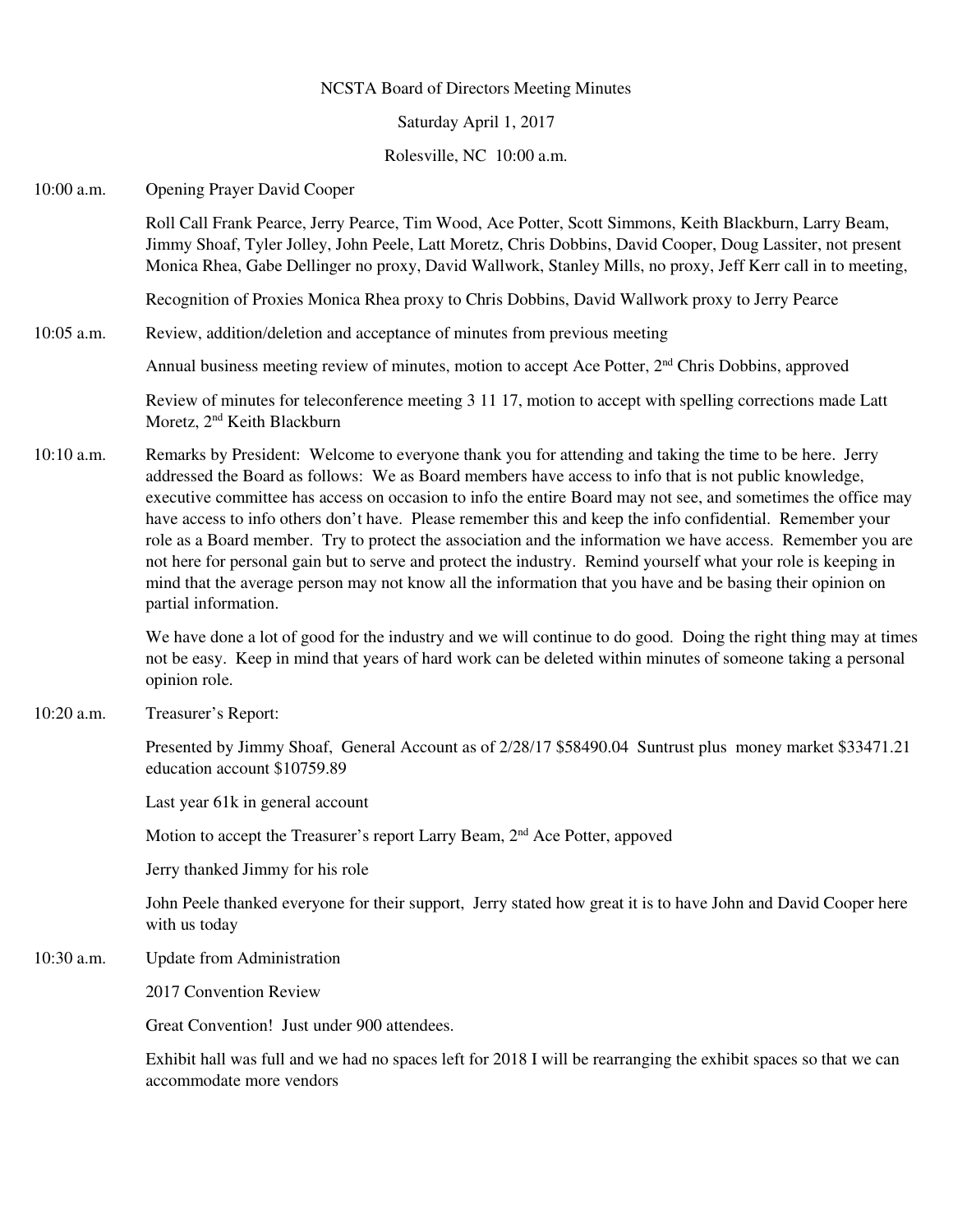The layout worked well with members having their own area to pick up name tags so we will be keeping that area again next year.

One area that needs improvement is the room monitoring. Several people came to me asking if we could get people to remain quiet during presentations. The monitor needs to step into the room and if necessary stop the speaker to address this issue. Also, be aware of release times, the speakers are supposed to speak until a set time please make the speakers aware of the time slot the monitor may even want to be where the monitor can see them and let them know by signal that they have 15, 10 minutes left.

### 2017 Regional Classes:

To date we have only done two regional classes for the year. Washington had the normal amount of attendees and Asheville was larger than normal with 181 attendees. We expect the trend to continue throughout the year for normal attendance

#### 2018 Convention:

The date for the 2018 convention is January 31 – February 2, 2018.

The vendor registration will be posted to the web shortly. Go ahead and start talking to vendors about being at the 2018 convention.

The giveaway for 2017 was a cap. What would the board like to do as a giveaway for 2018. A suggestion would be a laptop back pack with the logo it has been a couple of years since we did a bag the last one was a duffle tote and the one several years ago was a messenger bag.

Motion to get backpack Ace Potter, 2<sup>nd</sup> Latt Moretz

I need shirt sizes for the new board members and any others that may need a new size. Scott XL, Tyler L, Jeff L, Doug XL

The Board decided to keep the vendor dinner at Iron Thunder for 2017, however it was very crowded this year. As much as we enjoy the venue we may have outgrown it. Thoughts from the Board on moving it another site close by the convention center?

Jerry stated vendors said too loud to have conversation and very crowded, Tim and

Doug suggested the Bowling alley directly, Connie will get info and selection will be

based on price

Theme for the convention needs to be addressed now.

The Value of Onsite Wastewater take off list

Wanted: Wastewater Professionals possibility, 1 like it

Holding the Keys to Rural Development in NC possibility, 9 like it

Don't Call it Wastewater take off list

Next Generation Professionals take off list

The Green Onsite Industry take off list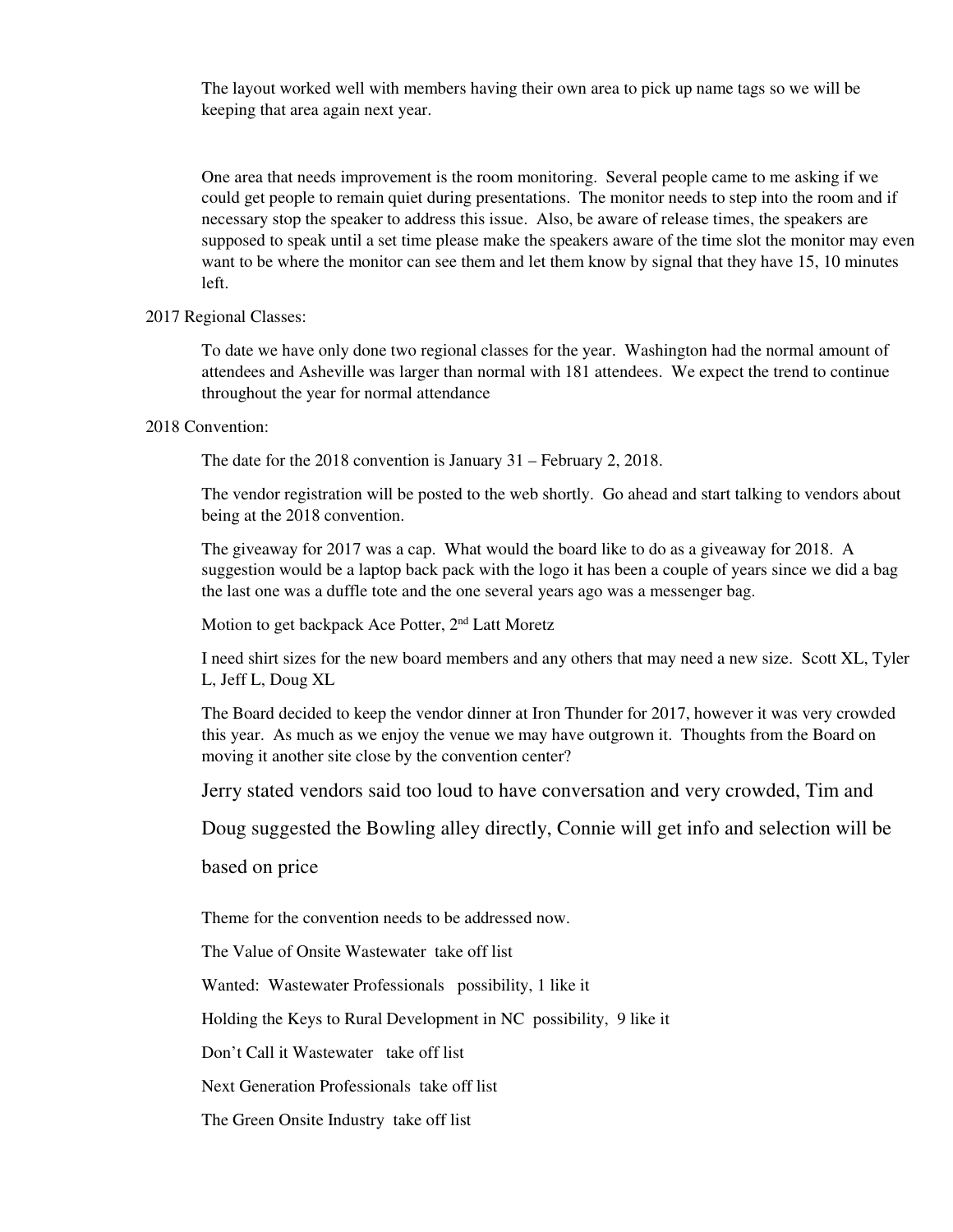Below the Surface 2 like it

Opening the Gates to Development, motion to accept as theme for 2018 convention Tim Wood, 2<sup>nd</sup> John Peele, approved

Other items the Board wants to change, alter or add for 2018?

Sound System in 2017 was a problem again even with us paying to have staff from center on board, the cost outlay would be approximately \$3200 to do this professionally

Does the Board want to hire the professional audio/visual? David suggests trying it for one year makes this a motion, 2nd Jeff Kerr, approved

2018 suggestions, may want to have an opening speaker that addresses issues to general attendees and not just the those that use more technical systems

Latt asked is we could get someone to do opening hour on rural development projections

Connie asked Jeff to develop computer classes for hands on training very basic up to semi advanced

# 10:45 a.m. Board Member Info:

A sheet is being passed around that has each Board member's name and contact info. Please review the info and make any changes or additions to the list. We need your preferred email address and also your cell phone number.

The sheet also contains the election dates for each Board member. For those of you that were elected in 2016 you will be up for reelection in 2018, are you willing to continue to serve?

We have an application for the Board of Directors. This application would be for position of Central part of the state and either pumper or installer and would be for the position currently held by David Wallwork. David was not able to make this meeting as he is getting married today. If David chooses to seek re-election a ballot would need to be sent to members in November.

# NCSTA Members:

Below is a list of the current NCSTA members. An approval vote to accept the members is needed

| <b>COMPANY NAME</b>                             | <b>LAST NAME</b>   | <b>FIRST NAME</b>      |
|-------------------------------------------------|--------------------|------------------------|
| 1ST CHOICE SEPTIC & ENVIRONMENTAL SERVICES INC. | <b>WATTS</b>       | <b>ERIN</b>            |
| AAA BACKHOE & SEPTIC                            | <b>SOLES</b>       | <b>DAVID</b>           |
| AAA SEPTIC SERVICE INC                          | <b>ALVERSON</b>    | <b>TROY</b>            |
| ABLE SEPTIC TANK SERVICE                        | <b>BLANKENSHIP</b> | GARY                   |
| ADCOCK EXCAVATING LLC                           | <b>ADCOCK</b>      | JAY OR<br><b>TAMMY</b> |
| ADVANCED FIBER SOLUTIONS INC.                   | <b>STONE</b>       | HUGH                   |
| ADVANCED SEPTIC INC                             | <b>GRIFFIN</b>     | <b>SLOAN</b>           |
| ADVANTAGE INSPECTION                            | <b>LOBSINGER</b>   | <b>GLENN</b>           |
| AGRIWASTE TECHNOLOGY INC                        | <b>TILLEY</b>      | LISA.                  |
| ALAN HALL GRADING & SEPTIC INC.                 | HALL.              | <b>ALAN</b>            |
| ALCAT PRECAST INC                               | <b>FARMER</b>      | <b>ALLEN</b>           |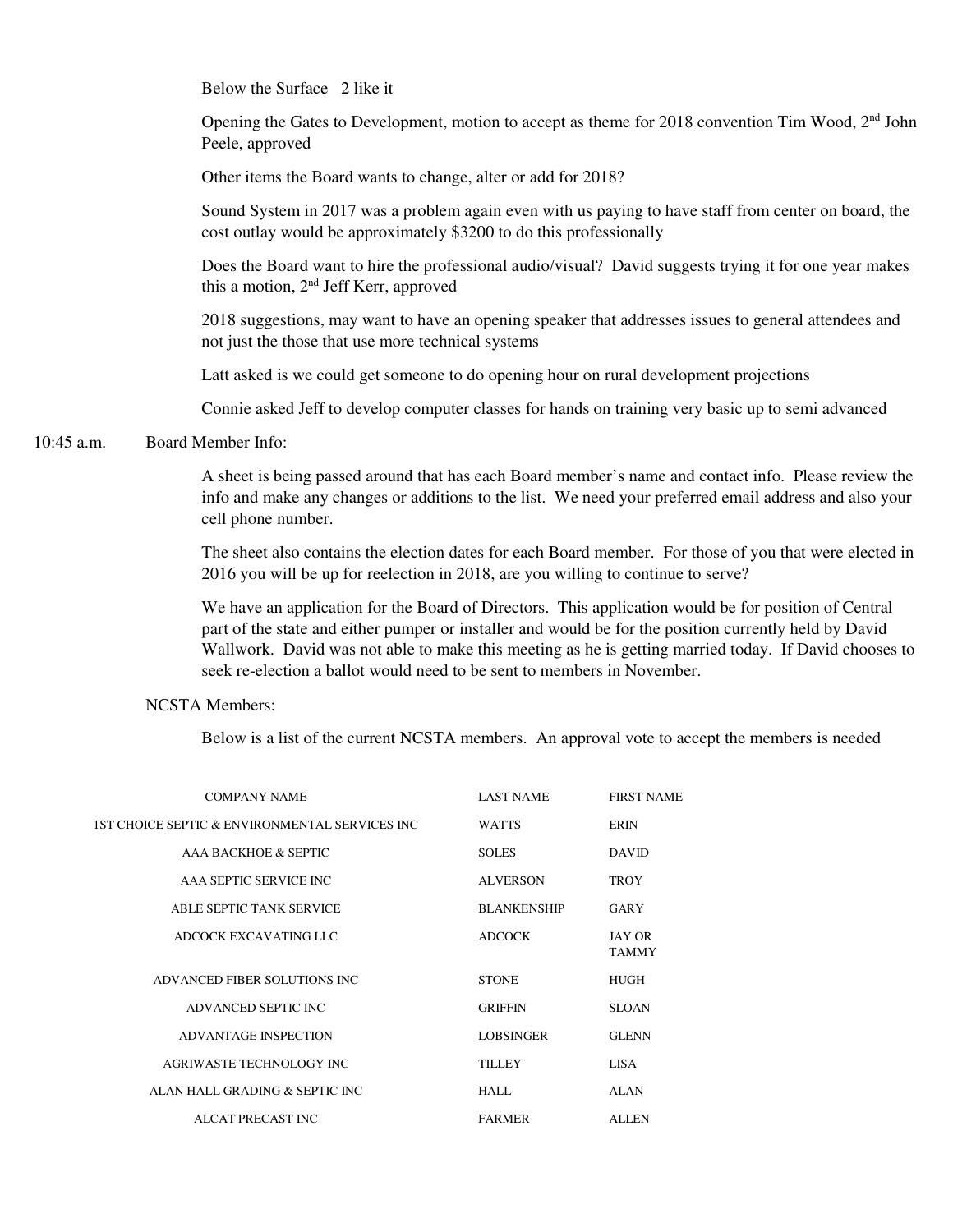| <b>AMTHOR INTERNATIONAL</b>                 | <b>VANDERVEEN</b> | <b>HANK</b>               |
|---------------------------------------------|-------------------|---------------------------|
| <b>AQUA DIRLL INC</b>                       | <b>CLAYTON</b>    | <b>BILLY</b>              |
| <b>ASAP SEPTIC SYSTEMS</b>                  | <b>DIXON</b>      | <b>RANDY</b>              |
| ASBURY'S SEPTIC TANK CLEAING                | <b>ASBURY</b>     | JAY                       |
| AUTRY CONCRETE PRO. INC                     | <b>AUTRY</b>      | <b>STEVE</b>              |
| <b>B &amp; B CONCRETE</b>                   | <b>BATES</b>      | <b>NELSON</b>             |
| <b>B &amp; C CONCRETE PRODUCTS INC</b>      | <b>BLACKBURN</b>  | KEITH                     |
| <b>B &amp; C CONSTRUCTION</b>               | CHATHAM           | <b>GREG</b>               |
| <b>BASS SERVICES</b>                        | <b>BASS</b>       | <b>JOHNNY</b>             |
| <b>BEAR GARDEN INC</b>                      | <b>HARRINGTON</b> | PHILLIP                   |
| <b>BELTON SEPTIC TANK</b>                   | <b>JONES</b>      | TERRY OR<br><b>MAXINE</b> |
| <b>BENNICK ENTERPRISES</b>                  | <b>BENNICK</b>    | <b>TODD</b>               |
| BENNIE A MOORE SEPTIC TANK SERVICE INC      | <b>AYERS</b>      | <b>RUSS</b>               |
| BETHLEHEM MFG CO INC                        | MORETZ            | LATT                      |
| <b>BILLINGSLEY SEPTIC TANK CO</b>           | <b>WILLIAMS</b>   | <b>BRENDA</b>             |
| <b>BLACKWATER SOLUTIONS</b>                 | <b>FLORA</b>      | JAMIE                     |
| BLEVINS GRADING & SEPTIC LLC                | <b>BLEVINS</b>    | <b>JUSTIN</b>             |
| BOBBY CAHOON CONSTRUCTION INC               | <b>CAHOON</b>     | <b>JESSE</b>              |
| <b>BOGUE SOUND SEPTIC &amp; GRADING</b>     | <b>PADGETT</b>    | <b>WILLIAM</b>            |
| <b>BROOKS PLUMBING &amp; HEATING INC</b>    | <b>BROOKS</b>     | MARTA                     |
| <b>BROWNS BACKHOE &amp; GRADING</b>         | <b>BROWN</b>      | <b>GUY OR PATSY</b>       |
| BRYANT & LASSITER SEPTIC TANK SERVICE INC   | <b>COOPER</b>     | <b>DAVID</b>              |
| <b>BRYANTS CONTRACTING</b>                  | BRYANT            | <b>STEVEN</b>             |
| <b>BUCK'S GRADING &amp; BACKHOE</b>         | SMITH             | <b>TERRY E</b>            |
| BUDDY BLACKBURN CONST INC                   | <b>BLACKBURN</b>  | <b>MARTHA</b>             |
| BUMGARNER SEPTIC TANK & GRADING             | BUMGARNER         | MIKE                      |
| BURGIN & SON SEPTIC SERVICE                 | BURGIN            | <b>RONNIE</b>             |
| <b>BYRD'S FARM &amp; GRADING</b>            | BYRD              | <b>GORDON</b>             |
| C & C SEPTIC TANK SERVICE                   | <b>CANNADY</b>    | WAYNE                     |
| C WAYNE ORBISON & SONS INC                  | WALLACE           | TERESA                    |
| CALDWELL TRUCKING & EXCAVATING INC          | CALDWELL          | <b>JOHN</b>               |
| <b>CALLIHAN &amp; WELLS ENTERPRISES INC</b> | <b>WELLS</b>      | <b>BILLY</b>              |
| CANNONS SEPTIC TANK SERVICE INC             | MAREADY           | <b>SCOTT</b>              |
| CARSONS GRADING & SEPTIC LLC                | CARSON            | STACY                     |
| <b>CHARLES BROWN SEPTIC SERVICE</b>         | BROWN             | <b>CHARLES</b>            |
| CHUCK KEENE SEPTIC TANK PUMPING             | KEENE             | JIMMY                     |
| <b>CHURCHS BACKHOE SERVICE</b>              | CHURCH            | <b>STERLIN</b>            |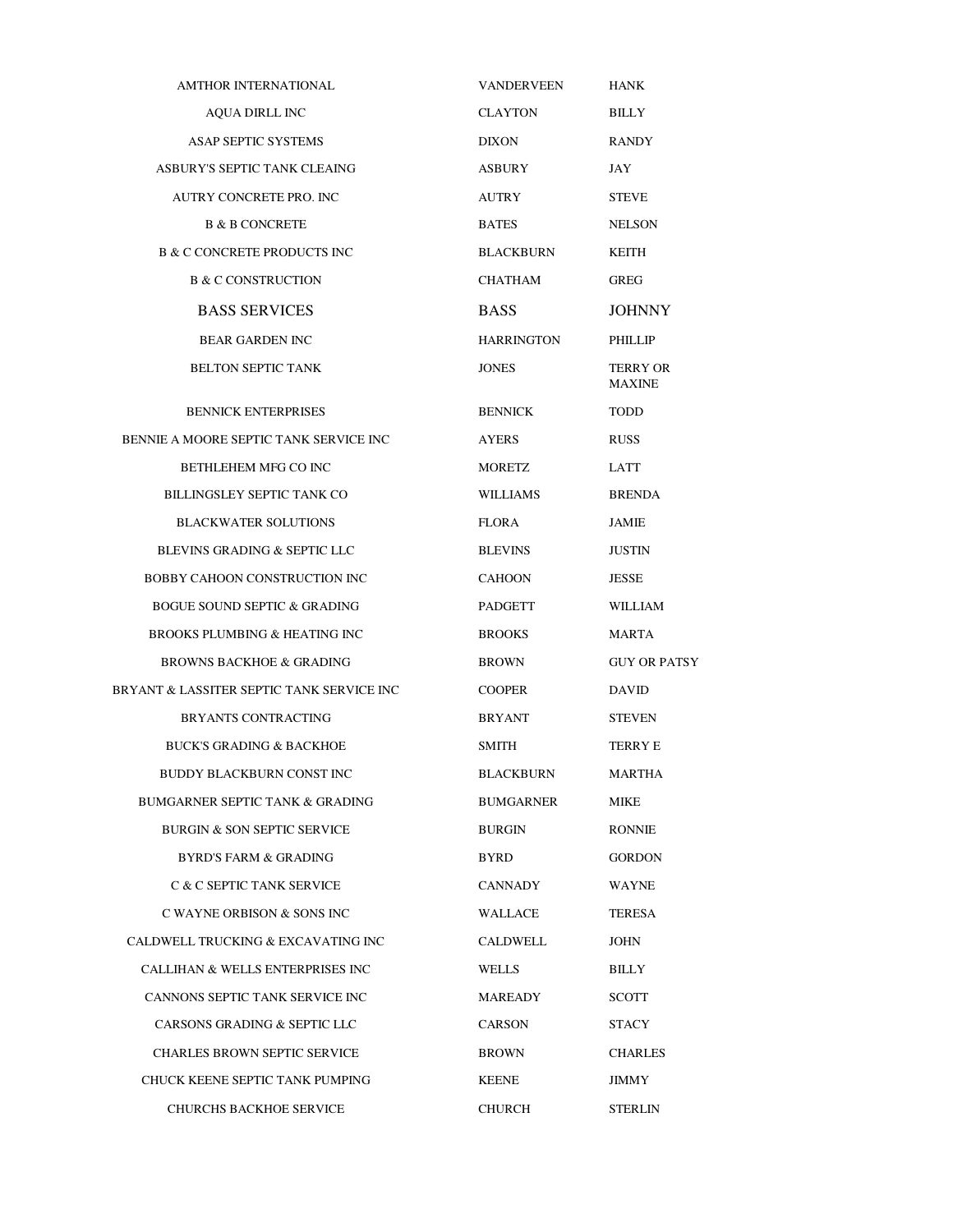| <b>COCHRAN EXCAVATING LLC</b>                           | <b>COCHRAN</b>   | TIM                       |
|---------------------------------------------------------|------------------|---------------------------|
| <b>COLTON ENTERPRISES TATE GRADING</b>                  | TATE             | <b>JOHNNY</b>             |
| COMMERCIAL SERVICES OF STANFIELD                        | WETTER           | JERRY                     |
| <b>CRAVEN AG SERVICES INC</b>                           | <b>BURNS</b>     | NICOLE                    |
| CRUM CONSTRUCTION INC                                   | <b>CRUM</b>      | <b>STEVE</b>              |
| CRUMPLER PLASTIC PIPE INC                               | <b>CRUMPLER</b>  | <b>HOUSTON</b>            |
| D & D ORGANIC FARMIING                                  | <b>NEWSOME</b>   | <b>DANIEL</b>             |
| DANNY D'S LOADER SVC INC                                | <b>DAVIS</b>     | <b>DANNY</b>              |
| DAVID BRANTLEY & SONS                                   | <b>BRANTLEY</b>  | <b>CORY</b>               |
| DAVIDSON COUNTY SCHOOLS                                 | <b>CONRAD</b>    | <b>WYNN</b>               |
| DELLINGER GRADING COMPANY                               | RICHARD          | <b>DEBBIE</b>             |
| DELLINGER PRECAST INC                                   | <b>DELLINGER</b> | GABE                      |
| <b>DENNIS HOYLE SERVICES</b>                            | HOYLE            | <b>DENNIS</b>             |
| DENNIS WILLIS SEPTIC SERVICES                           | <b>WILLIS</b>    | <b>BRYSON</b>             |
| DENVER SHORES LLC                                       | <b>JOHNSON</b>   | <b>B GERALD</b>           |
| <b>DOUG COX BACKHOE SERVICE</b>                         | COX.             | <b>DOUG</b>               |
| EBCI TRIBAL CONSTRUCTION PROGRAM                        | <b>BRADLEY</b>   | <b>GLEN</b>               |
| ENVIRO-CHOICE RECYCLING LLC DBA BRIAN'S WASTE RECYCLING | HUNT             | <b>CODY</b>               |
| ENVIRONMENTAL PUMPING & DRAIN LINE SOLUTIONS            | <b>DAVIS</b>     | <b>FRANK</b>              |
| ERADER MILLS SEPTIC TANK CO INC                         | <b>MILLS</b>     | <b>STANLEY</b>            |
| <b>F J ERVIN CONSTRUCTION</b>                           | <b>ERVIN</b>     | JAY                       |
| <b>FORTIN CONTRACT SERVICE</b>                          | <b>FORTIN</b>    | DANIEL                    |
| FOUST & HOLT BACKHOE INC                                | <b>FOUST</b>     | <b>CHRIS</b>              |
| FULLER & CO CONSTRUCTION LLC                            | FULLER           | <b>BOBBY</b>              |
| FUTRELL PRECASTING LLC                                  | <b>FUTRELL</b>   | JEFF                      |
| GAMEWELL SEPTIC TANK INC                                | SPEARS           | ROBERT OR<br><b>CINDY</b> |
| GARRISON CONSTRUCTION COMPANY INC                       | GARRISON         | <b>DAVID</b>              |
| HANDSOMES CONCRETE PRODUCT                              | <b>HANDSOME</b>  | <b>DONNELL</b>            |
| HARDEES SEPTIC TANK SERVICE                             | HARDEE           | BILL                      |
| HAROLD RAY COLLINS CONSTRUCTION                         | <b>COLLINS</b>   | <b>THERESA</b>            |
| HHLD LLC DBA H & H LAND DEVELOPMENT                     | HARRIS           | <b>JON OR MARC</b>        |
| HINES SEPTIC LLC                                        | <b>HINES</b>     | <b>GLENN</b>              |
| HOFFMAN SEPTIC TANK PUMPING                             | HOFFMAN          | PAUL                      |
| HURLEY BACKHOE SERVICES INC                             | HURLEY           | <b>STEVEN</b>             |
| INFILTRATOR WATER TECHNOLOGIES LLC                      | <b>WOOD</b>      | TIM                       |
| <b>INMAN SEPTIC INC</b>                                 | INMAN            | DAVID                     |
| J W SEPTIC SERVICE LLC                                  | WILLIAMSON       | JEREMY                    |
| J WESTMORELAND INC                                      | WESTMORELAND     | TOM                       |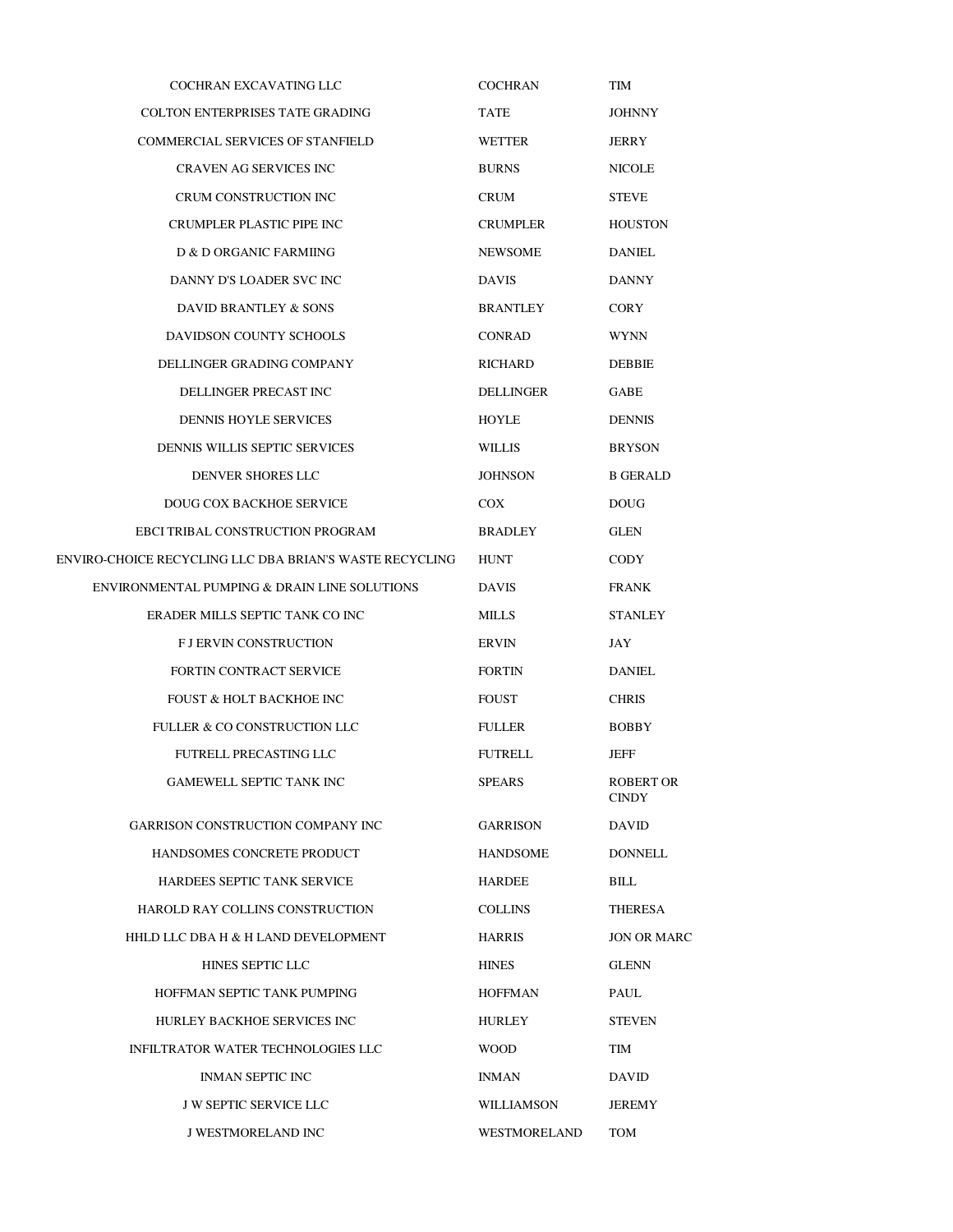JAMES SEPTIC & PORTABLE TOILET SER LLC MOORE SHANNON JEFF LAWSON SEPTIC TANK & PUMPING SR LAWSON JEFF JIM HARTMAN SEPTIC TANK SERVICE INC HARTMAN JIMMY D JOE GREENE BACKHOE SERVICES INC GREENE GREENE BEN JOHNNY HUFFMAN PLUMBING CO HUFFMAN JOHNNY JONES SEPTIC TANK SERV JONES WAYNE K T MOORE SEPTIC TANK SERVICE DICKERSON MIKE KIVETT AND SON INC KIVETT DONNA L E BEAM CONST & GRADING BEAM BEAM LARRY LAKE NORMAN SEWER & SEPTIC SERVICE CURRIER CINDY LAKEYS BACKHOE SERVICE INC LAKEY TERESA LAND RESOURCE MANAGEMENT FERGUSON WALKER LARRY HENKLE GRADING **HENKLE** LARRY LASSITERS SEPTIC TANK SVC INC FOR THARRISON ANITA LEATHERMANS SEPTIC TANK SER INC LEATHERMAN GARY LELY TANK AND WASTE SOLUTIONS JONES CLYDETTE LENTZ WASTEWATER MANAGEMENT INC LENTZ JARRID LEWIS FARMS & LIQUID WASTE INC WOOTEN WESLEY MACCONNELL & ASSOCIATES MACCONNELL GARY MARLIN WASTEWATER SERVICE KERR JEFFREY D MATTHEWS SEPTIC TANK CO MATTHEWS JR CURTIS MC CONSTRUCTION CUTHBERTSON LARRY MCDOWELL COUNTY SCHOOLS MAINTENANCE TRINKS GARVIN MCMAHAN SEPTIC TANK INC $\,$   $\,$   $\,$  MCMAHAN  $\,$   $\,$  TAMMY MICHAEL AND SON SERVICES OF RALEIGH HOLLEMAN DUANE MIKE PACK GRADING PACK PACK MIKE MITCHELL CONCRETE PRODUCTS INC **MITCHELL** JAMIE MOORES ENVIRONMENTAL SERVICE MOORE MOORE JC MOUNTAIN TOP GRADING ESTES GARRY MYERS SEPTIC TANK MYERS BENNY NIXONS BACKHOE NIXON NIXON TOMMY OVERBEY'S SEPTIC TANK INC OVERBEY RONNIE PAGES SEPTIC TANK CLEANING PAGE PAGE ROBERT PEACH STATE TRUCK CENTERS TOWNER LARRY PEARCE BACKHOE & SEPTIC TANK SERV PEARCE FRANK PEARCE CONCRETE WORKS PEARCE JIMMY PEARCE ENVIRONMENTAL TECHNOLOGIES INC PEARCE JERRY PEELES BACKHOE & SEPTIC TANK SERV PEELE JOHN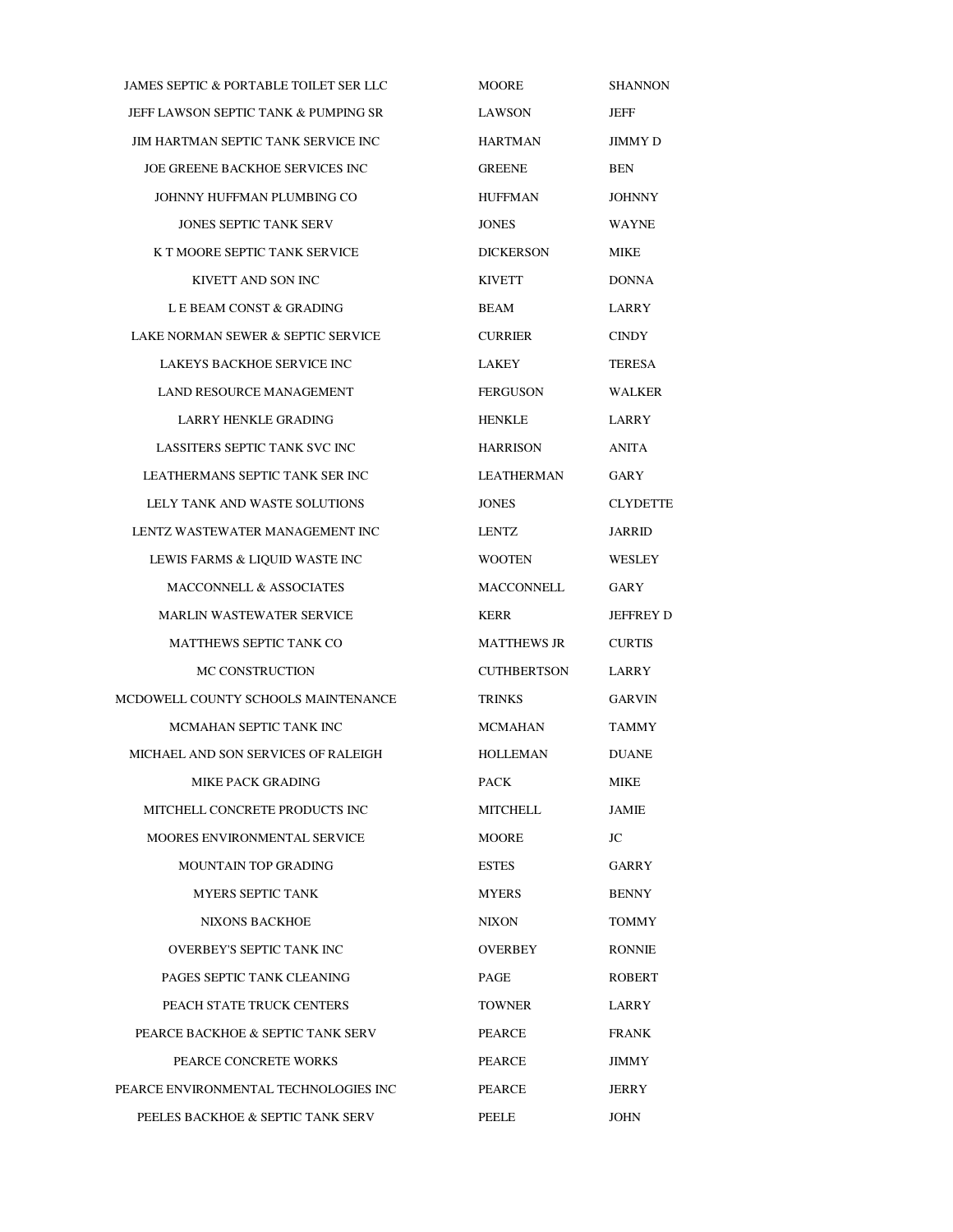| PERMIT ACQUITTION COMPANY ONE PLLC PAC ONE PLLC | <b>BRISTOW</b>             | <b>STEVE</b>                    |
|-------------------------------------------------|----------------------------|---------------------------------|
| PIEDMONT ENVIRONMENTAL ASSOCIATES               | <b>BEESON</b>              | JIM                             |
| PIEDMONT SEPTIC TANK                            | MELTON                     | <b>RANDY</b>                    |
| PIGEON VALLEY SEPTIC & GRADING INC              | <b>GREENE</b>              | <b>DALE</b>                     |
| PIONEER UTILITIES & PLUMBING INC                | <b>JOHNSON</b>             | <b>DONALD</b>                   |
| POWELL SEPTIC TANK SERVICE                      | <b>POWELL</b>              | <b>KEVIN</b>                    |
| POWELLS SEPTIC TANK SER                         | POWELL III                 | <b>ALLIE</b>                    |
| PRECISON SEPTIC                                 | <b>HOLLAND</b>             | <b>RICKY</b>                    |
| PREMIUM TANKS & STONE                           | <b>BLANKS</b>              | <b>KIPPY</b>                    |
| PROGRESSIVE SERVICE CO                          | <b>DAS</b>                 | <b>SUBAL</b>                    |
| R&W CONSTRUCTION CO INC                         | PIERCE                     | <b>WAYNE</b>                    |
| <b>RANDY MILLER &amp; SONS STS</b>              | <b>MILLER</b>              | <b>RANDY</b>                    |
| RANDY TUCKER CONSTRUCTION                       | <b>TUCKER</b>              | <b>RANDY</b>                    |
| RAYMOND BROWN WELL CO                           | <b>BROWN</b>               | <b>RAYMOND</b>                  |
| <b>RCF INC</b>                                  | MCKAY                      | GARY                            |
| RHEA'S BACKHOE & SEPTIC TANK SVC INC            | RHEA                       | TRENT OR<br><b>MONICA</b>       |
| RICHARD ABERNATHY CO LLC                        | ABERNATHY                  | RICHARD                         |
| RICKS SEPTIC TANK SERVICE INC                   | TUTHILL<br><b>WHISNANT</b> | <b>DENISE</b><br><b>RICHARD</b> |
| ROBERSON SEPTIC LLC                             | <b>ROBERSON</b>            | <b>BRENT</b>                    |
| RODDI LONG GRADING INC                          | LONG                       | RODDI                           |
| ROWAN SEPTIC TANK                               | <b>KIRKPATRICK</b>         | <b>GEORGE</b>                   |
| <b>ROWLAND ENVIRO</b>                           | <b>ROWLAND</b>             | AL                              |
| RUDLOPH INMAN SEPTIC TANK SER                   | <b>HARRELSON</b>           | BEN                             |
| <b>RWW ENTERPRISES INC</b>                      | WHITLEY III                | ROBERT                          |
| <b>S &amp; B MAINTENANCE LLC</b>                | <b>COOK</b>                | MARY                            |
| S & J SEPTIC PUMPING & RENT A JON               | <b>BLACKBURN</b>           | <b>NASHONE</b>                  |
| <b>SHOAF PRECAST INC</b>                        | SHOAF                      | JIMMY                           |
| SHOAF SERVICE CO LLC DBA B & B SEPTIC           | SHOAF                      | BEN                             |
| SIBBETT'S HAULING                               | SIBBETT                    | <b>JEFF</b>                     |
| SOUTHEAST SEWER FABRICATION LLC                 | MILLIKEN JR                | AL                              |
| <b>SOUTHERN CONCRETE</b>                        | <b>JACKSON</b>             | <b>BILLY</b>                    |
| SOUTHERN MAINTENANCE INC                        | <b>JONES</b>               | <b>WILLIAM</b>                  |
| <b>SPENCE WELL &amp; SEPTIC</b>                 | <b>SPENCE</b>              | BEN                             |
| STALLINGS SEPTIC SERVICE                        | CRUMPLER                   | <b>BEVERLY</b>                  |
| STANLEY ENVIRONMENTAL SOLUTIONS INC             | LANIER                     | JIM                             |
| T & J PANEL INC                                 | JOHNSON                    | BRAD                            |
| <b>THOMPSON BROTHERS</b>                        | THOMPSON                   | <b>BRIAN</b>                    |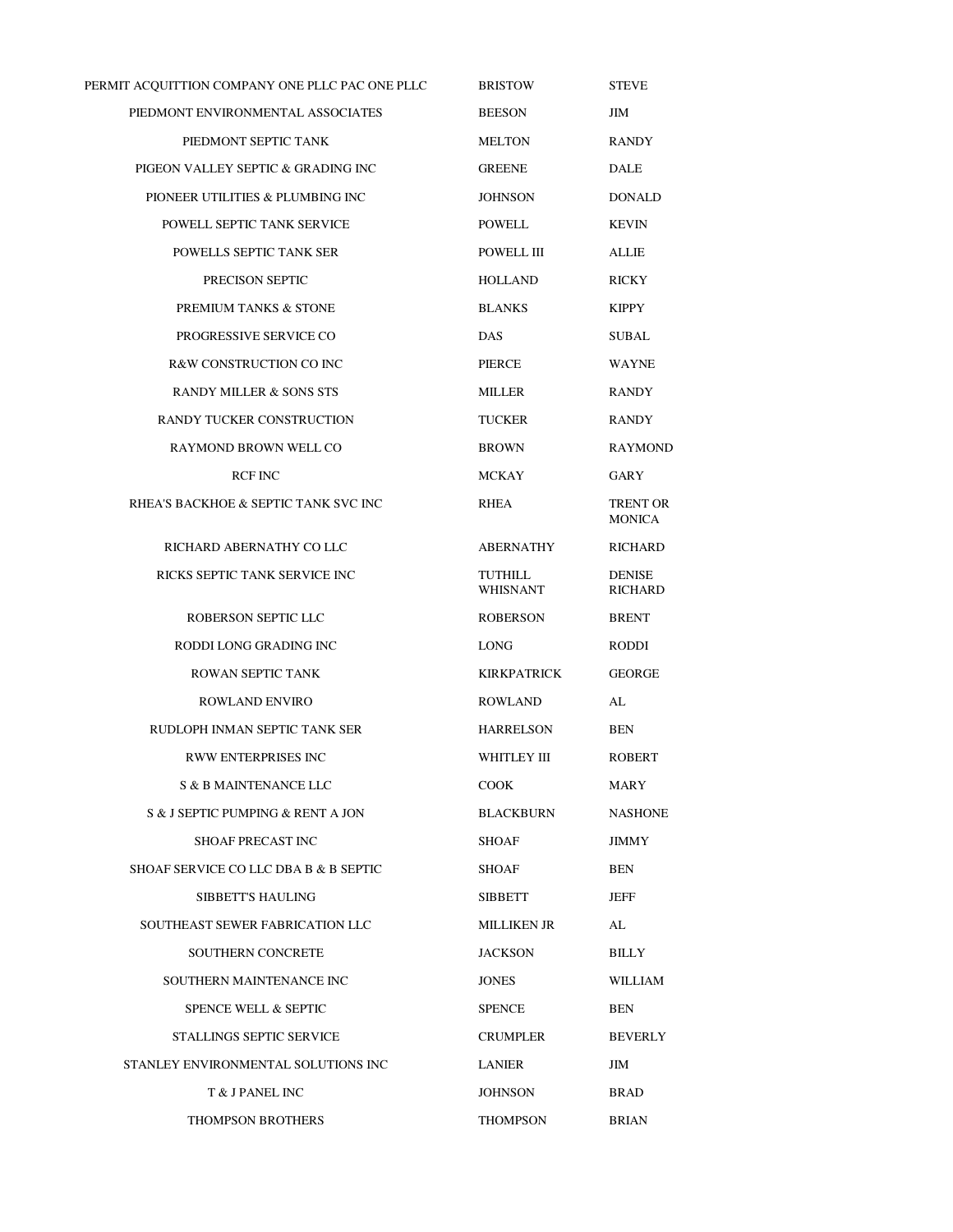| <b>TNT SERVICES INC</b>              | <b>MORGAN</b>    | <b>DIANE</b>                        |
|--------------------------------------|------------------|-------------------------------------|
| TOM MATTISON SEPTIC                  | <b>MATTISON</b>  | <b>TOM</b>                          |
| <b>TOXAWAY CONCRETE</b>              | <b>HOLDEN</b>    | <b>KEITH</b>                        |
| TRANSOUS FORSYTH SEPTIC TANK         | <b>REDMOND</b>   | <b>DAVID</b>                        |
| <b>TRIPLE D CONSTRUCTION</b>         | <b>EVERHART</b>  | <b>DOUG</b>                         |
| <b>TRIPLE T PUMPING</b>              | <b>PIERSON</b>   | <b>KIM</b>                          |
| TURNAGE CONSTRUCTION & TRUCKING INC. | <b>TURNAGE</b>   | <b>DWIGHT</b>                       |
| UB TRUCKING & TRACTOR WORKS          | <b>CHAPMAN</b>   | <b>EUGENE</b>                       |
| V & S SEPTIC SERVICE                 | <b>STAMPER</b>   | <b>BENNETT &amp;</b><br><b>JOHN</b> |
| VANDER SEPTIC PIPE & SUPPLY INC      | <b>MAROSCHAK</b> | <b>ERNIE</b>                        |
| W A PAGE $&$ SONS INC.               | <b>PAGE</b>      | <b>KIRK</b>                         |
| <b>WARD BROS LLC</b>                 | <b>WARD</b>      | <b>NATHAN</b>                       |
| <b>WASTEWATER SOLUTIONS LLC</b>      | <b>LEONARD</b>   | <b>SCOTT</b>                        |
| <b>WATER MANAGEMENT</b>              | <b>GASKINS</b>   | <b>SID</b>                          |
| WESSON SEPTIC TANK SERVIC INC.       | <b>WESSON</b>    | <b>KATI</b>                         |
| YOUNTZ GRADING & SEPTIC TANK INC     | <b>YOUNTZ</b>    | <b>DAVID</b>                        |

Motion to accept membership list Latt Moretz, 2<sup>nd</sup> Tyler Jolley, members accepted

10:50 a.m. Scholarships:

We have two scholarship applications so far the cutoff is April  $15<sup>th</sup>$ . What does the Board want to do with scholarships for 2017?

 Jimmy request that we put on opening page that scholarship is available to members only and form is under members section and that through 2016 NCSTA has given X number of scholarships and x amount in dollars.

10:55 a.m. Lobbyist update: Lobbyist report and documents are attached to this agenda Summary of lobbyist report: The NC Sales Tax issue shall be discussed during this portion of the agenda Doug gave copy of NC Sales and Use Tax Division sheet out to everyone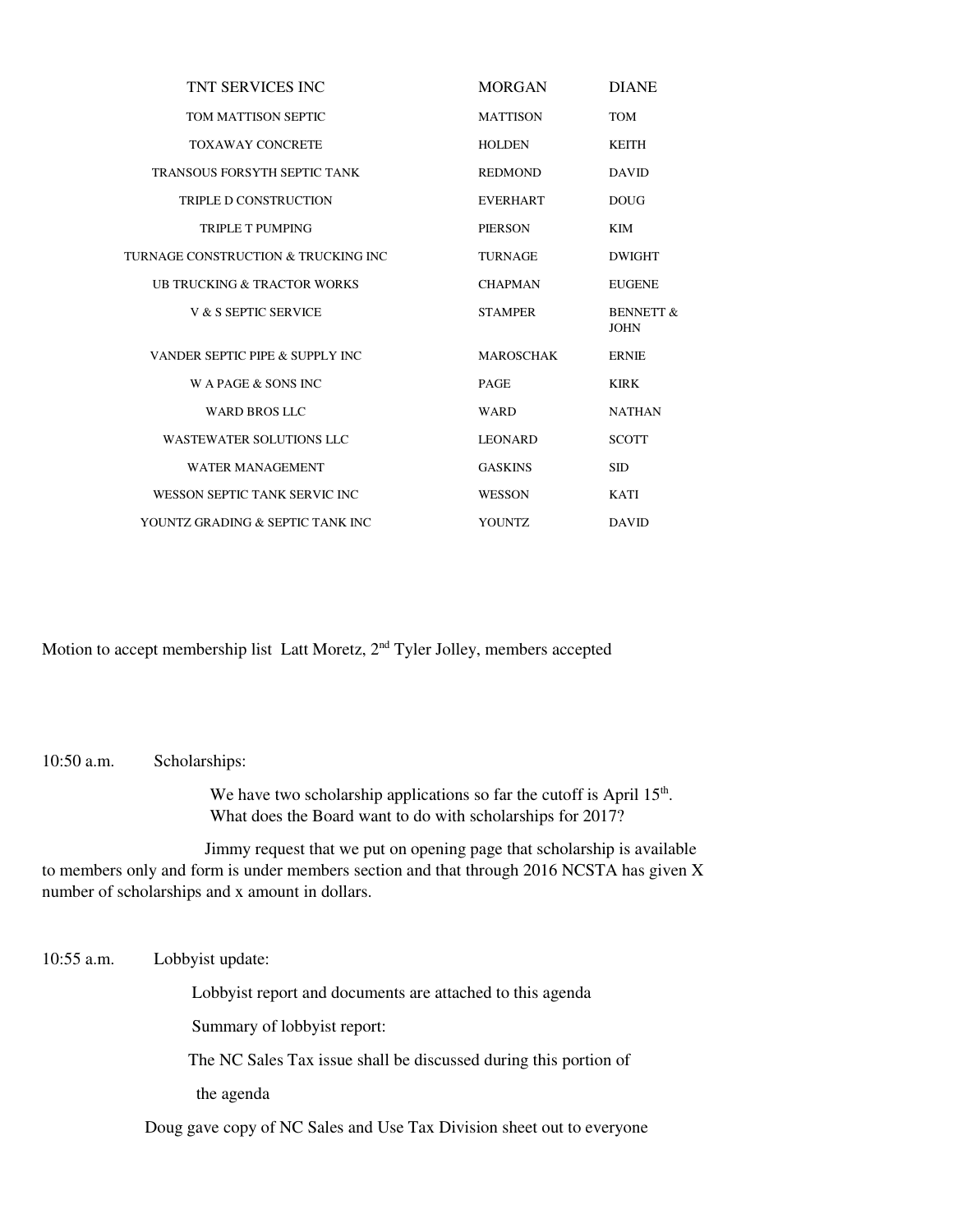Septic is addressed on page 10 of directive, form is available on

### www.dornc.com

 Doug is still working on language used in the directive to address the Onsite industry, also working on forms required by NCDOR for sales tax Pertaining to onsite industry items

 There are three bills in the works to repeal and/or revise the current sales Tax on wastewater products. Doug feels there is a good chance that these Will pass if NCSTA, Infiltrator and Crumpler pull for same thing, which is Give exemption to all products or none

 Tim stated that Infiltrator is good with language that gives exemption to all Chris Dobbins made motion to request database from NCOWCICB of Addresses and contact info for each installer, 2<sup>nd</sup> Tim Wood, This information may be used in the future for mailings regarding issues

# 12:00 p.m. Other business

 The minutes link is working the website and has all the current minutes on it. It is under the members section. Minutes cannot be posted until they are approved by the Board at the meeting that follows the meeting the minutes are for

 The sales tax info listed on the website on the home page and members section will be taken down and a link placed for the new NCDOR Directive

 Next Board meeting date, check your calendars for potential dates Does the Board want to go back to Sunset for the fall meeting or Danbury Board wants to go to Sunset area, September 15<sup>th</sup>

> At the next meeting the NCSTA Bylaws will be reviewed, please look over the current bylaws between today and the next meeting and email cssunset94@gmail.com your suggestions for potential changes/additions

The scholarship form will also be addressed at the next meeting, please review prior to the meeting and send suggestions to cssunset94@gmail.com